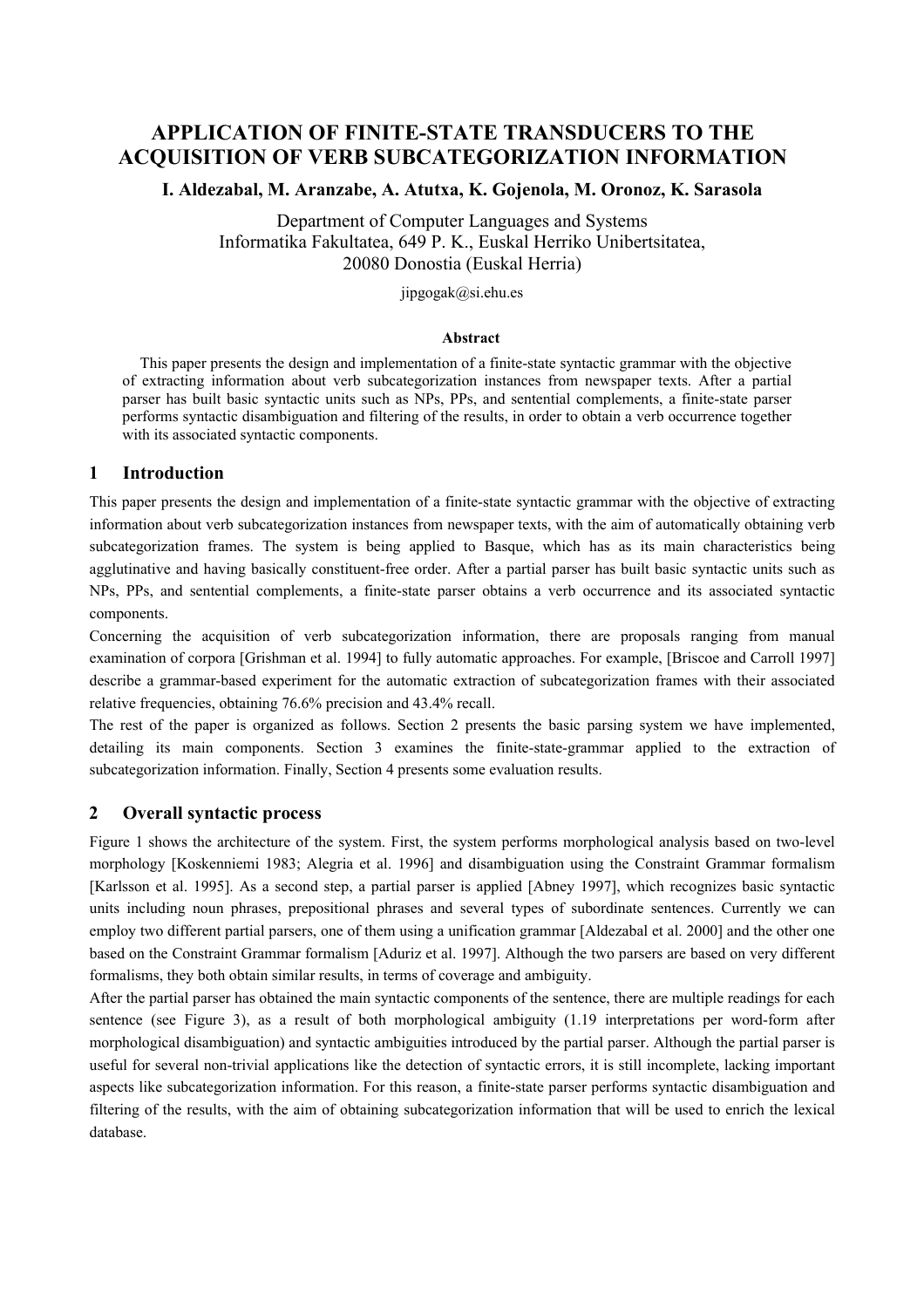### **3 A finite-state grammar for the acquisition of verb subcategorization instances**

These are the main operations performed by the finite-state parser:

- Clause recognition. To extract verb subcategorization information, some rules examine the context of the target verb and define the scope of the clause to which the disambiguation operations will be applied.
- Disambiguation. Morphological and syntactic ambiguities are the cause of obtaining multiple readings per sentence, where some of them can be discarded. As whole syntactic units can be used, this disambiguation process is similar to that of Constraint Grammar (CG) disambiguation with the advantage of being able to reference syntactic units wider than the word, which must be defined in a roundabout manner in the wordbased CG formalism.

A special kind of disambiguation specific to the task of extracting verb subcategorization information is the filtering of several noninteresting syntactic tags. For example, the noun/adjective ambiguity present in *zuriekin* ('with the whites' (*zuri* as a noun) / 'with the white ones' (adjective)) can be ignored when acquiring verb subcategorization information, as we are interested in the syntactic category and the grammatical case (prepositional phrase and commitative, respectively), the same in both alternatives.

Figure 2 shows the application to a sentence, in the context of analyzing the verb *esan* (to say). The result has been simplified in the figure, because both the input and output are presented as text, rather than as an automaton containing feature-value pairs that represent syntactic components. Taking a sentence as input, the clause corresponding to the target verb is delimited first. Then, after several disambiguation steps, the syntactic units that appear with the verb are selected, each with its associated syntactic features.



Figure 1. Overview of the system.

To implement the finite-state grammar we have applied several operations on regular expressions and relations, among them composition and replacement, using the *Xerox Finite State Tool* (XFST) [Karttunen et al. 1997]. We use both ordinary composition and the *lenient composition* operator [Karttunen 1998]. This operator allows the application of different eliminating constraints to a sentence, always with the certainty that when some constraint eliminates all the interpretations, then the constraint is not applied at all, that is, the interpretations are 'rescued', making the system robust. The operator was first proposed to formalize Optimality Theory constraints in phonology. As Karttunen points out, it also provides a flexible way to enforce linguistic or empirical constraints in syntactic disambiguation, as is done in [Oflazer 1999]. In the next subsections we will describe in detail the different parts of the finite-state grammar.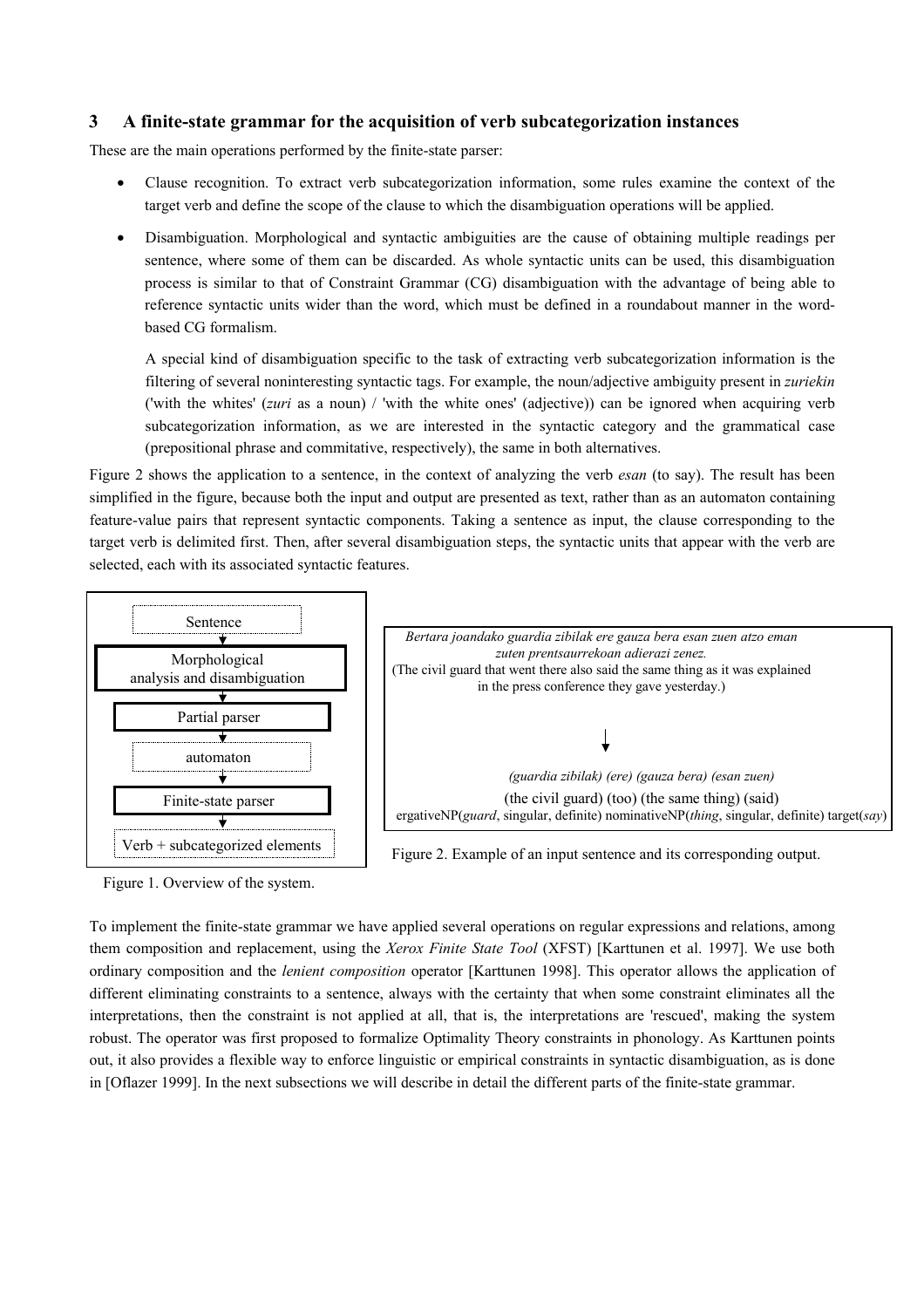

Figure 3. Automaton corresponding to a part of the sentence<sup>1</sup> in Figure 2: '... *guardia zibilak ere gauza bera* ....'

#### **3.1 Clause recognition**

In order to extract verb subcategorization information, a group of rules will examine the context of the target verb and define the scope of the clause associated to the target verb. The global ambiguity is considerably reduced if only the clause corresponding to the target verb is considered. In the following steps the disambiguation operations will be applied to this clause.



Figure 4. Example of a rule for marking sentence boundaries2.

The rule in Figure 4 will insert a clause boundary to the left of the target verb just before one or more intermediate NPs or PPs if there is a subordinate modifier to their left, which in Basque cannot be part of the clause corresponding to the target verb. For example, in the sentence of Figure 2, the delimiter "{{" will be inserted to mark the beginning of a clause ("*Bertara joandako {{ guardia zibilak ere gauza bera esan …*"), because the verb *joandako* contains a subordinate modifier that is out of the scope of the target verb.

Twenty-two rules have been defined for the task of delimiting boundaries, which are sufficient to obtain high precision. The compilation of the previous rule produces a transducer with 482 states and 12,221 arcs. As most of the rules are as complex as the one presented in Figure 4, they cannot be composed into a single automaton, because of its prohibitive size. For that reason, the clause filters are applied sequentially.

#### **3.2 Disambiguation: longest match selection**

 $\overline{a}$ 

A usual kind of ambiguity is produced when there are alternative readings of a sentence where some of the syntactic units can be either independent or can also be included inside bigger units. Figure 5.a is a simplification of the automaton in Figure 3, which shows an example where there are several arcs giving  $NPs<sup>3</sup>$ , while some others cannot be analyzed (they have been simplified in the picture, marked as "other"). This kind of unanalyzed element are relatively frequent and correspond to punctuation marks, unknown words or portions not covered by the partial grammar. After examining a set of example sentences, we decided to apply two heuristics [van Zanten et al. 1998]:

• Take the readings with NPs covering most of the sentence (maximal projections). Although at first glance it could seem that eliminating any "other" interpretation could suffice, this would not work, because it would eliminate all the readings, as there is one "other" path (from state 2 to 3) that must be followed by all readings. Figure 5.b shows how after applying this heuristic the number of readings is reduced from nine to four.

<sup>1</sup> The automaton has been simplified, because only the string and its syntactic category have been drawn. Actually each unit also contains its corresponding morphosyntactic tags, such as case, number, or subordination type.<br><sup>2</sup> A rule of the form A @-> B ... C || D \_ E will insert the tags B and C to either side of A in the context D A E.

Although we will illustrate the problem using NPs, the method has been equally applied to other kinds of syntactic units, such as verb chains, PPs or sentential complements. In fact, we treat both NPs and PPs as NPs, because in Basque they have the same syntactic structure, differing only in syntactic case.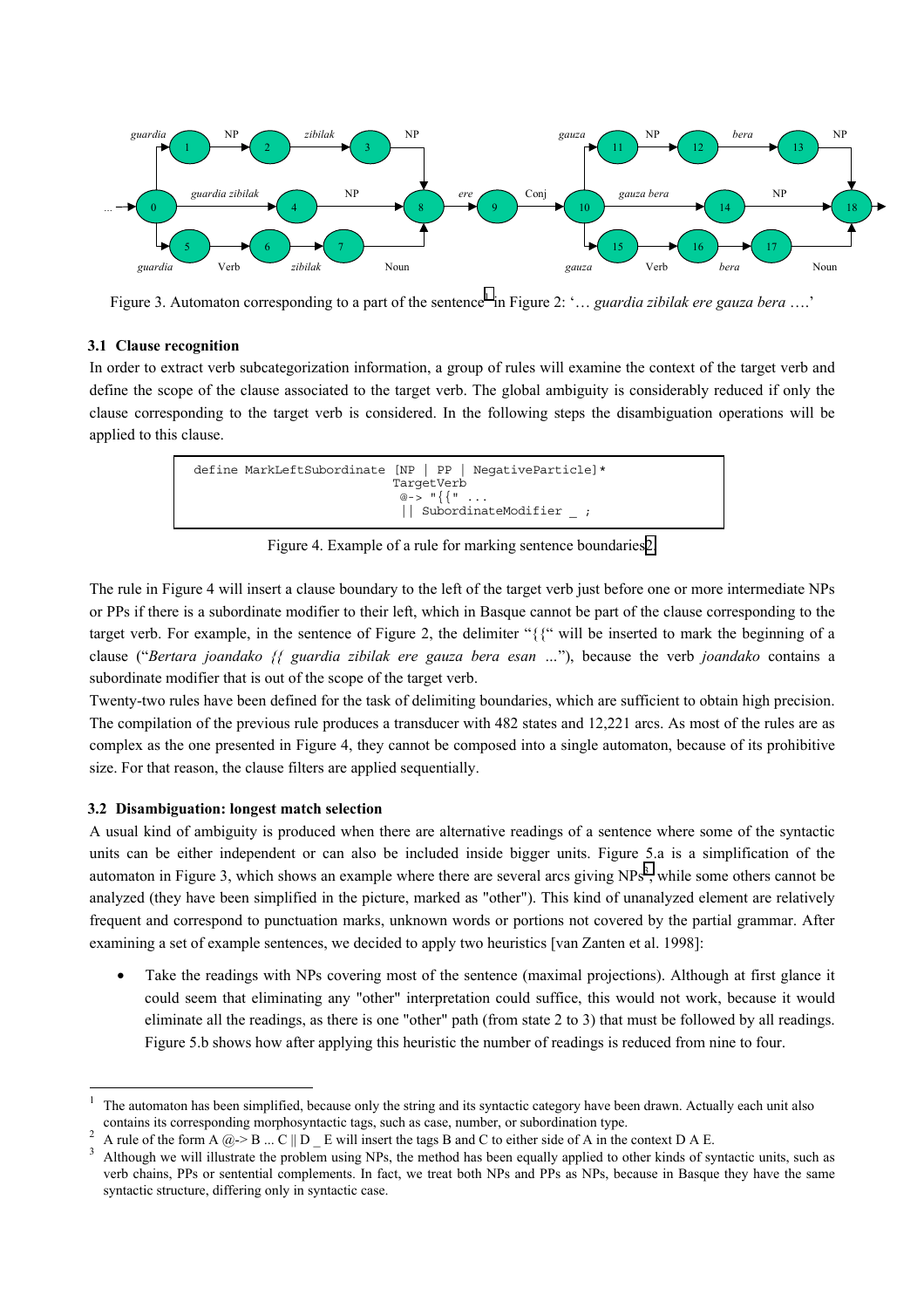Take the longest NPs (minimal number of maximal projections). The number of maximal projections is minimized in order to obtain a preference for more extended linguistic analyses over a series of smaller ones. Figure 5.b shows four readings, but the alternative containing only NP3 and NP6 will be usually preferred (Figure 5.c).



Figure 5. Application of disambiguation constraints. (a) Initial automaton. (b) Remaining alternatives after selecting the maximal projections. (c) Remaining alternative after selecting the minimal number of NPs.

The heuristics have been applied in a reductionistic manner, discarding the readings that do not meet the required constraints:

• Selection of maximal projections, that is, readings where most of the input sentence is covered by syntactic units. We applied the following constraints sequentially to obtain the desired result:

```
* Take the reading(s) that contains no "other" arcs. 
* Take the reading(s) containing at most one "other" arc. 
* Take the reading(s) containing at most two "other" arcs. 
* ... 
* Take the reading(s) containing at most N "other" arcs<sup>4</sup>.
```
As the composition of the constraints with any sentence would give a null output because no reading can meet all of them, the constraints will be sequentially applied using the lenient composition operator (.O. in the *XFST* tool), so that the reading(s) with the minimum number of "other" arcs will be selected<sup>5</sup>:

```
define Sentence0 Sentence .O. ~$Other 
define Sentence1 Sentence0 .0. ~[[$Other]^1]
define Sentence2 Sentence1 .O. ~[[$Other]^2] 
... 
define SentenceN SentenceN-1 .0. ~[[$Other]^N]
```
After applying these constraints to the automaton of Figure 5.a, the result would be that of Figure 5.b.

• To select the readings with the longest NPs we apply a similar approach, selecting the readings with the minimum number of NPs. Again, the lenient composition operator must be used. In this way, the result will be the reading in Figure 5.c.

These two sets of restrictions must be applied sequentially, because otherwise the results would not be the intended ones. For example, if we first applied the second heuristic to the automaton given in Figure 5.a, it would incorrectly take two readings (one of them would be composed by NP3 plus two "other" arcs) when the desired result should contain at least two NPs.

The heuristics for the selection of the longest match perform satisfactorily (see Section 4 for a preliminary evaluation). In a first comparison to English, one could ask if the heuristics would imply that some patterns, such as V NP PP, would always be reduced to V NP, missing the pattern NP PP. Due to the characteristics of Basque syntax this problem is not present, as any PP linked to an NP appears before it and uses the special suffixes *-ko* and -*en*, while those PPs linked to the main verb use special case markers. Obviously, this kind of problem has been avoided in part due to the specific work of extracting subcategorization information, and will have to be dealt with when developing a full syntactic analyzer.

 $\overline{a}$ 

<sup>4</sup> The value N must be a reasonable constant. With long sentences, a value of  $N = 20$  is enough.

<sup>&</sup>lt;sup>5</sup> The following operators are used:  $\sim$  (complement), \$ ("contains" operator) and "X^>Y" (Y or more repetitions of X).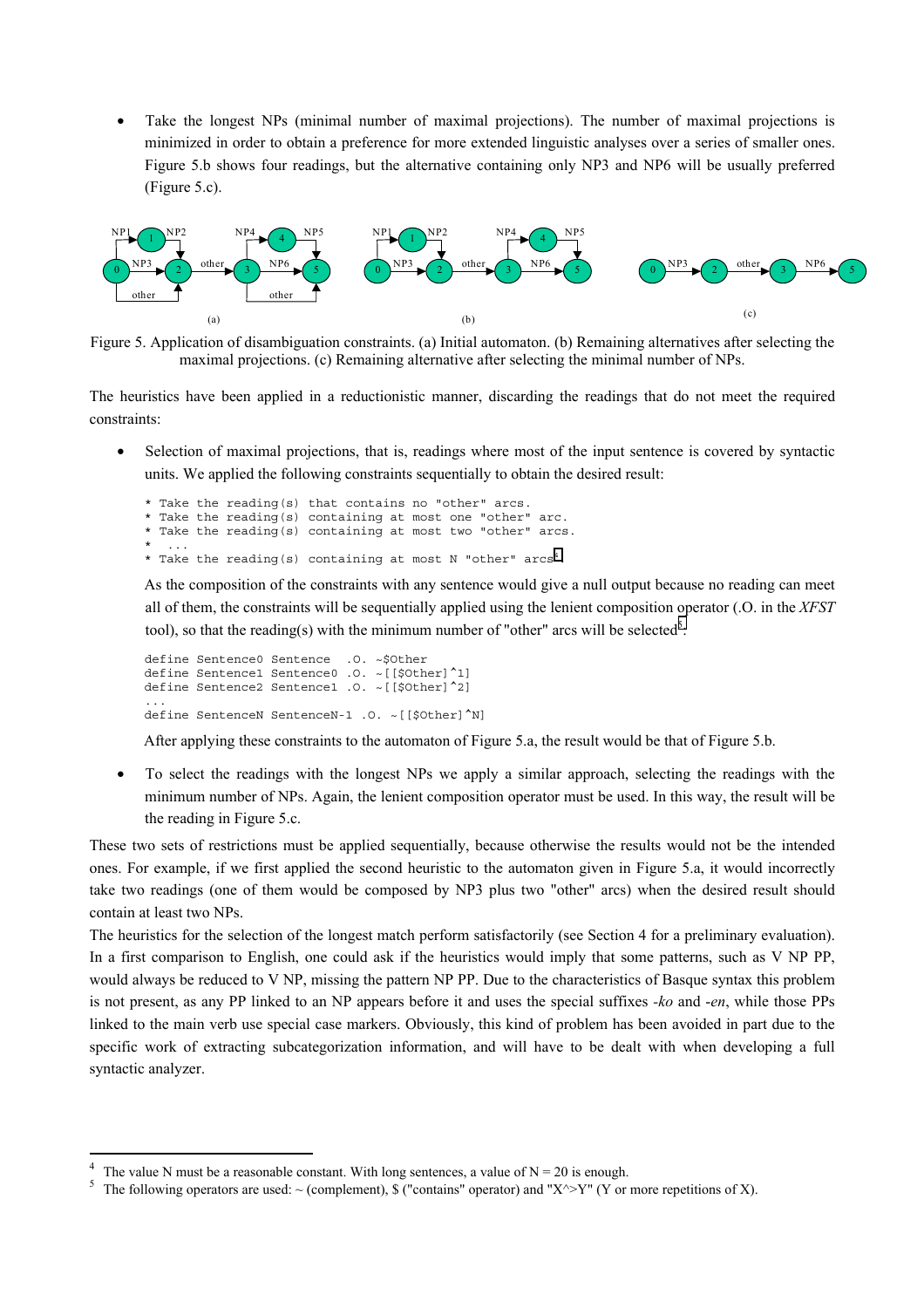#### **3.3 General disambiguation constraints**

We have also developed a number of constraints that try to reduce several types of ambiguity. For example, a common case of ambiguity between *NP-Subject-Ergative-Singular* and *NP-Object-Nominative-Plural* (as in *gizonak*-the man(Subject)/the men(Object)) can be resolved using information about agreement when the verb is finite. Another ambiguous situation concerns the distinction in subordinated sentences between an indirect interrogative clause and a relative clause, which many times can be resolved due to the presence of an interrogative pronoun. These constraints must also be applied using the lenient composition operator, so that no constraint will give a null result.



Figure 6. Example of a disambiguation rule using verb agreement.

For example, the rule in Figure 6 eliminates sentence readings containing a singular NP in nominative case and a finite verb that asks for a plural nominative NP, due to agreement in number. The constraint will be applied after the correct clause has been delimited, because the presence of more than one verb would make the restriction highly inaccurate. There are sixteen constraints treating agreement, which can only resolve part of this kind of ambiguity (for example, the constraints can not be applied to sentences with nonfinite verbs).

# **4 Evaluation**

The resulting finite-state grammar contains more than 300 rules. It has been applied to a corpus of 111,000 sentences from newspaper texts, totaling two million words. When dealing with unrestricted texts there are several extra difficulties added to the problem of ambiguity, such as multiword lexical units, unknown words, proper names, spelling errors and long sentences (as each sentence contains an instance of the target verb together with other main or subordinate clauses, delimiting the exact boundaries of the clause corresponding to the target verb is a difficult task).

For evaluation we took a set of previously unseen 150 sentences [Aldezabal et al. 2000]. We measured precision (the number of correctly selected elements / all the elements returned) and recall (the number of correctly selected elements / all the elements present in the sentence), applied to each instance of the target verb and its corresponding complements/adjuncts. Although there is always a balance between precision and recall, we tried to maximize precision, sometimes at the cost of lowering recall. We consider the results satisfactory, with 87% precision and 66% recall. We examined the causes of the errors manually, concluding that about half of them can be improved by simple refinements of the lexicon and the grammars (both the partial grammar and the finite-state grammar), while the others would require qualitative changes to the grammars, as the inclusion of information about subcategorization.

### **5 Conclusion**

In the literature, finite-state language processing has been applied to a variety of tasks, ranging from morphology to syntax. This work presents the application of a finite-state grammar to the specific task of detecting verbs and their associated sentence components. The application works at a level higher than morphology, as previously built syntactic units must be dealt with, but only with a restricted subset of syntax: the relation of verbs with their adjuncts and complements. The task is complex because many problems must be taken into account, such as ambiguity and determination of clause boundaries, among others.

The finite-state grammar provides a modular, declarative and flexible workbench to deal with the graph of syntactic components. It establishes the application of empirical, corpus-oriented facts about morphological/syntactic ambiguity, versus the more general facts on linguistic well-formedness encoded in the previously applied partial grammar. The system is being used in the process of acquiring verb subcategorization instances, obtaining 87% precision and 66% recall over a set of previously unseen 150 sentences, and it has been applied to a corpus of two million words.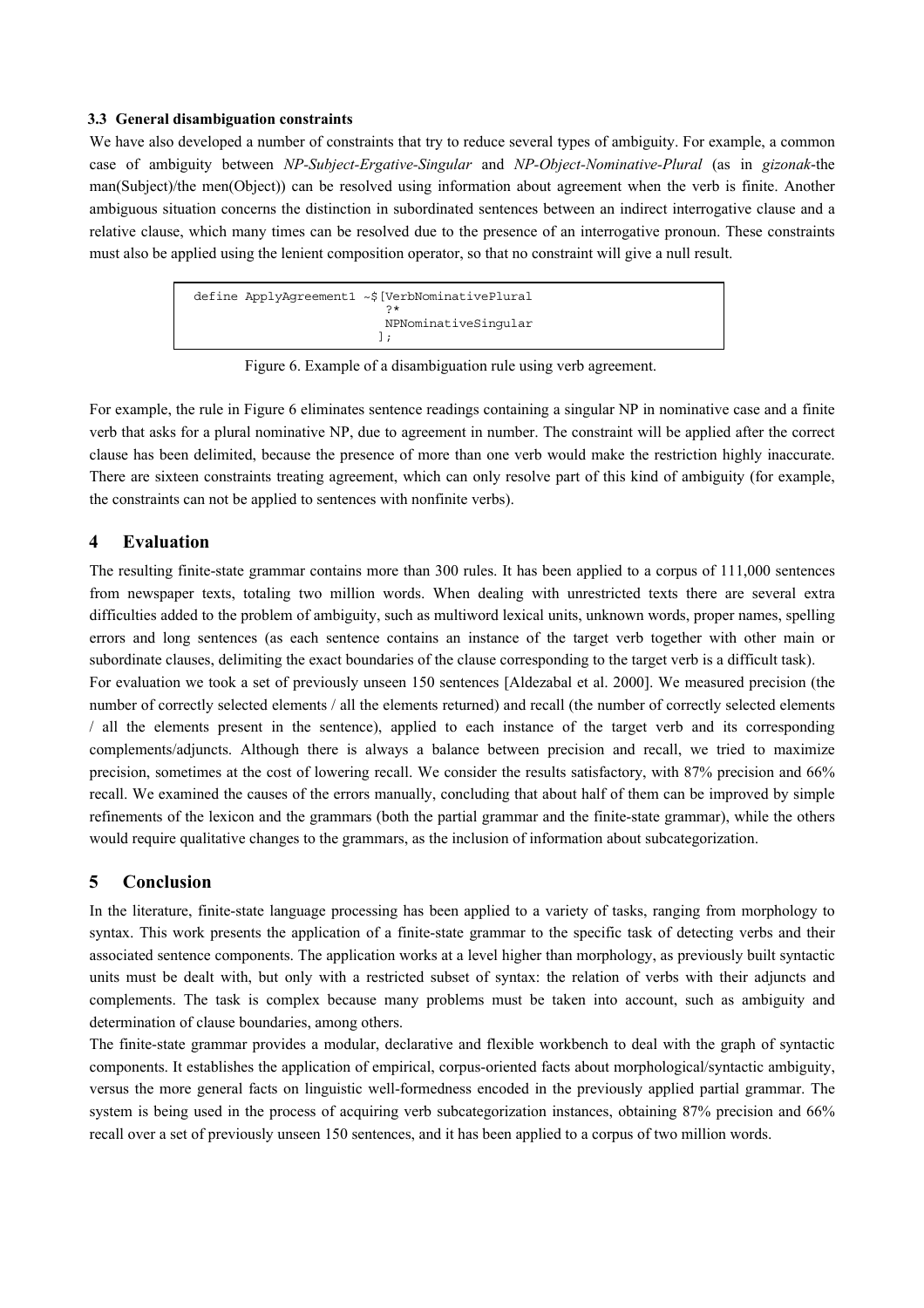Although the finite-state grammar was specifically designed for that concrete application, many rules express general linguistic facts and are reusable, so that we plan to include them in a more general syntactic finite-state grammar, together with the subcategorization information that is being acquired. We are currently working on future extensions of this work:

• As the finite-state grammar selects instances of environments in which each verb appears, we are at the point of refining these environments by automatically eliminating the possible adjuncts, with the objective of distinguishing complements and adjuncts. In order to perform this task, we have used the *chi-square* statistical measure, which allows deciding whether the association between each element in the environment and the verb is strong or not. In the latter case, we will consider the element an adjunct that will be deleted from the verb instance. This way, the number of putative patterns can be cleaned and reduced.

The next step will consist in applying *Bayes* to group subcategorization instances into frames. We are right at the point of evaluating the performance of the statistical measures. Note that we do not assume the existence of any previously defined set of possible subcategorization frames. Our aim is to get them from raw data. It is important to do so because no Basque dictionary includes subcategorization information apart from the traditional transitive/intransitive distinction.

• In our finite-state grammar we have used the lenient composition operator for the selection of the longest match, following the proposal defined in [Karttunen 1998] for Optimality Theory in phonology. Recently, [Gerdemann and van Noord 2000] have demonstrated how a *matching* approach to the same problem, without using lenient composition, improves the results, as it eliminates the need for an upper limit on the counting, while at the same time minimizes the resulting transducer. The application of this new approach to syntax is a problem that deserves further research.

# **Acknowledgements**

This research is supported by the Basque Goverment, the University of the Basque Country and the Interministerial Commision for Science and Technology (CICYT). Thanks to Gorka Elordieta for his help writing the final version of the paper.

# **Bibliography**

- [Alegria et al. 1996] Alegria I., Artola X., Sarasola K., Urkia M. 1996. Automatic morphological analysis of Basque. Literary and Linguistic Computing. 11 (4). Oxford University.
- [Abney 1997] Abney S. P. 1997. Part-of-Speech Tagging and Partial Parsing. S. Young eta G. Bloothooft, editoreak, Corpus-Based Methods in Language and Speech Processing, Kluwer, Dordrecht.
- [Aduriz et al. 1997] Aduriz I., Arriola J.M., Artola X., Díaz de Ilarraza A., Gojenola K., Maritxalar M. 1997. Morphosyntactic disambiguation for Basque based on the Constraint Grammar Formalism. Conference on Recent Advances in Natural Language Processing, Bulgaria.
- [Aldezabal et al. 2000] Aldezabal I., Gojenola K., Sarasola K. 2000. A bootstrapping approach to parser development. Proceedings of the International Workshop on Parsing Technologies, Trento..
- [Briscoe and Carroll 1997] Briscoe T., Carroll J. 1997. Automatic Extraction of Subcategorization from Corpora. ANLP'97, Washington.
- [Ezeiza et al. 1998] Ezeiza N., Alegria I., Arriola J.M., Urizar R., Aduriz I., 1998. Combining Stochastic and Rule-Based Methods for Disambiguation in Agglutinative Languages. COLING-ACL 1998, Montreal.
- [Gerdemann and van Noord 2000] Gerdemann D., van Noord G. 2000. Approximation and Exactness in Finite State Optimality Theory. Proceedings of the Fifth Workshop of the ACL Special Interest Group in Computational Phonology (SIGPHON), COLING 2000, Luxembourg.
- [Grishman et al. 1994] Grishman R., Macleod C., Meyers A. 1994. Comlex Syntax: Building a Computational Lexicon. COLING 1994, Japan.